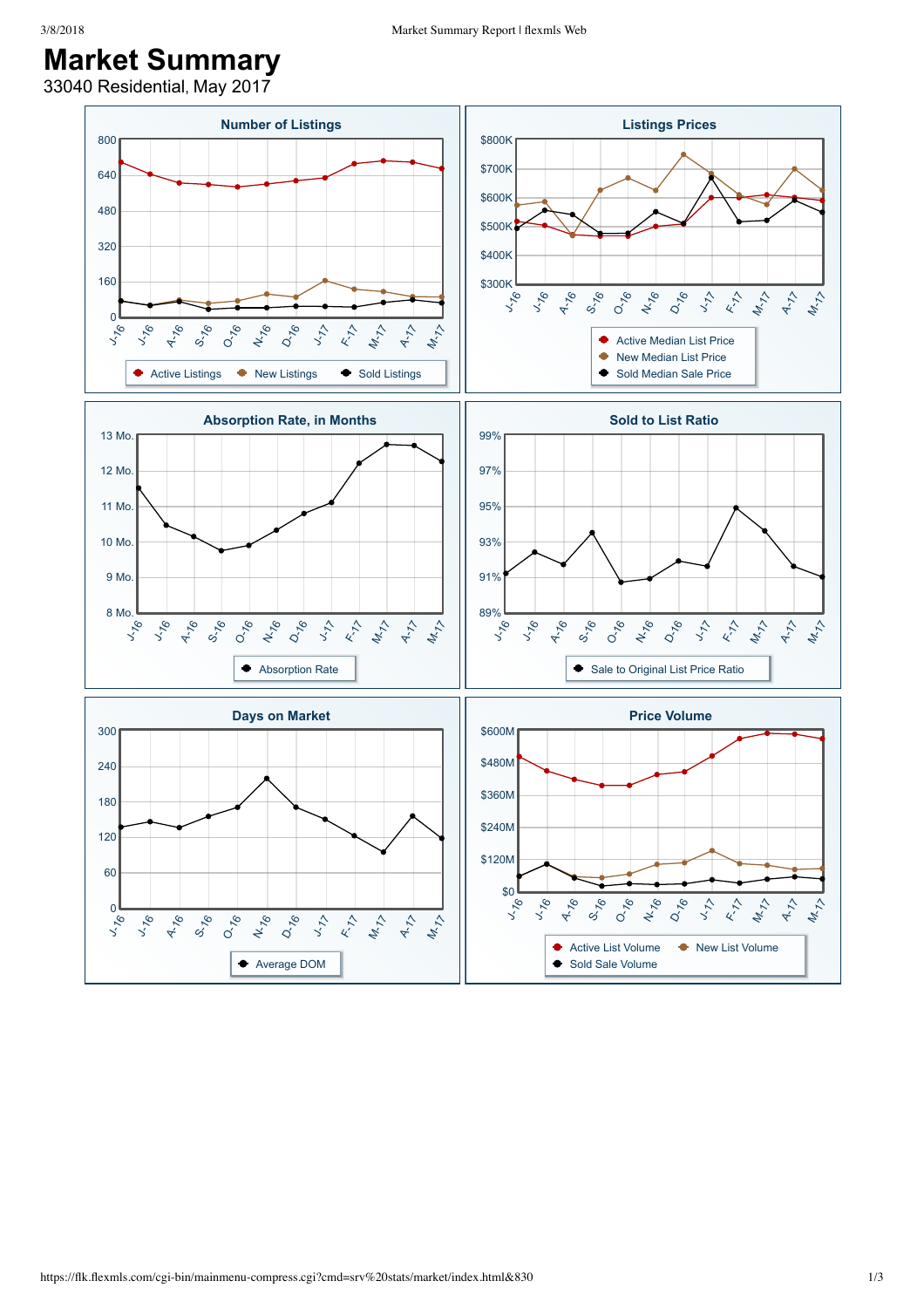| <b>Summary Statistics</b> |           |           |          |                 |                 |                   |
|---------------------------|-----------|-----------|----------|-----------------|-----------------|-------------------|
|                           | $May-17$  | Mav-16    | $%$ Chq  | <b>2017 YTD</b> | <b>2016 YTD</b> | % Chg $ $         |
| Absorption Rate           | 12.26     | 11.78     | 4.07     | 12.2            | 12.16           | 0.33              |
| Average List Price        | \$850.823 | \$749.114 | 13.58    | \$825.064       | \$743.591       | 10.96             |
| l Median List Price       | \$589,000 | \$516,500 | 14.04    | \$596,500       | \$549,000       | 8.65              |
| Average Sale Price        | \$729.898 | \$711.203 | 2.63     | \$736.293       | \$658.699       | 11.78             |
| Median Sale Price         | \$548,000 | \$485,000 | 12.99    | \$550.500       | \$535,000       | 2.90 <sub>1</sub> |
| Average DOM               | 117       | 155       | $-24.52$ | 128             | 148             | $-13.51$          |
| Median DOM                | 81        | 92        | $-11.96$ | 70              | 92              | $-23.91$          |

| <b>Sold Listings</b> |                                          |                         |          |                |                |          | <b>Pending Listings</b>                  |                |                |          |                |                |         |
|----------------------|------------------------------------------|-------------------------|----------|----------------|----------------|----------|------------------------------------------|----------------|----------------|----------|----------------|----------------|---------|
|                      | <b>This Month</b><br><b>Year to Date</b> |                         |          |                |                |          | <b>This Month</b><br><b>Year to Date</b> |                |                |          |                |                |         |
|                      | 2017                                     | 2016                    | % Chg    | 2017           | 2016           | % Chg    |                                          | 2017           | 2016           | % Chg    | 2017           | 2016           | % Chg   |
| 0-99.999             | 2                                        | 1                       | 100.0    | 10             | 13             | $-23.1$  | 0-99,999                                 | 3              | 3              | 0.0      | 17             | 16             | 6.3     |
| 100,000-149,999      | 1                                        | 1                       | 0.0      | 3              | 3              | 0.0      | 100,000-149,999                          | 1              | $\Omega$       | N/A      | 3              | $\overline{2}$ | 50.0    |
| 150.000-199.999      | 0                                        | $\overline{2}$          | $-100.0$ | 3              | 11             | $-72.7$  | 150,000-199,999                          | 0              | $\overline{c}$ | $-100.0$ | $\overline{2}$ | 10             | $-80.0$ |
| 200,000-249,999      | 3                                        | $\overline{2}$          | 50.0     | 8              | $\overline{7}$ | 14.3     | 200,000-249,999                          | 1              | 1              | 0.0      | 5              | 8              | $-37.5$ |
| 250,000-299,999      | $\overline{c}$                           | $\overline{2}$          | 0.0      | 9              | 10             | $-10.0$  | 250,000-299,999                          | 1              | $\overline{2}$ | $-50.0$  | 12             | 10             | 20.0    |
| 300,000-349,999      | 4                                        | $\overline{\mathbf{4}}$ | 0.0      | 16             | 18             | $-11.1$  | 300,000-349,999                          | 4              | 5              | $-20.0$  | 13             | 19             | $-31.6$ |
| 350,000-399,999      | 5                                        | 10                      | $-50.0$  | 25             | 23             | 8.7      | 350,000-399,999                          | 6              | 9              | $-33.3$  | 32             | 27             | 18.5    |
| 400,000-449,999      | $\overline{2}$                           | $\overline{7}$          | $-71.4$  | 17             | 26             | $-34.6$  | 400,000-449,999                          | $\overline{2}$ | 5              | $-60.0$  | 13             | 23             | $-43.5$ |
| 450,000-499,999      | 8                                        | 8                       | 0.0      | 27             | 34             | $-20.6$  | 450,000-499,999                          | $\overline{7}$ | 6              | 16.7     | 30             | 37             | $-18.9$ |
| 500,000-549,999      | 5                                        | $\overline{2}$          | 150.0    | 27             | 24             | 12.5     | 500,000-549,999                          | 6              | $\overline{a}$ | 200.0    | 23             | 18             | 27.8    |
| 550,000-599,999      | $\overline{c}$                           | 3                       | $-33.3$  | 15             | 20             | $-25.0$  | 550,000-599,999                          | 3              | 6              | $-50.0$  | 26             | 24             | 8.3     |
| 600,000-649,999      | 4                                        | 4                       | 0.0      | 23             | 23             | 0.0      | 600,000-649,999                          | $\overline{c}$ | 3              | $-33.3$  | 19             | 19             | 0.0     |
| 650,000-699,999      | 1                                        | 1                       | 0.0      | 11             | 12             | $-8.3$   | 650,000-699,999                          | 3              | 0              | N/A      | 17             | 12             | 41.7    |
| 700,000-749,999      | 3                                        | 3                       | 0.0      | 12             | 11             | 9.1      | 700,000-749,999                          | 2              | 1              | 100.0    | 13             | 10             | 30.0    |
| 750,000-799,999      | 1                                        | $\mathbf{1}$            | 0.0      | 10             | 13             | $-23.1$  | 750.000-799.999                          | 1              | $\overline{a}$ | $-50.0$  | 10             | 15             | $-33.3$ |
| 800,000-849,999      | $\overline{2}$                           | 1                       | 100.0    | 4              | 9              | $-55.6$  | 800,000-849,999                          | 2              | $\mathbf 0$    | N/A      | 5              | 8              | $-37.5$ |
| 850,000-899,999      | 1                                        | $\overline{2}$          | $-50.0$  | 8              | 11             | $-27.3$  | 850,000-899,999                          | $\overline{2}$ | $\overline{c}$ | 0.0      | 9              | 17             | $-47.1$ |
| 900,000-949,999      | 3                                        | $\mathbf{1}$            | 200.0    | $\overline{7}$ | $\overline{7}$ | 0.0      | 900,000-949,999                          | 0              | $\mathbf{1}$   | $-100.0$ | 4              | $\overline{2}$ | 100.0   |
| 950,000-999,999      | 3                                        | 1                       | 200.0    | 7              | 3              | 133.3    | 950,000-999,999                          | 2              | 1              | 100.0    | 6              | 11             | $-45.5$ |
| 1,000,000-1,099,999  | 1                                        | 1                       | 0.0      | 5              | 9              | $-44.4$  | 1,000,000-1,099,999                      | 1              | 1              | 0.0      | 8              | 5              | 60.0    |
| 1,100,000-1,199,999  | 1                                        | 1                       | 0.0      | $\overline{7}$ | 4              | 75.0     | 1,100,000-1,199,999                      | 0              | 1              | $-100.0$ | $\overline{4}$ | 8              | $-50.0$ |
| 1,200,000-1,299,999  | 5                                        | $\overline{2}$          | 150.0    | 15             | 5              | 200.0    | 1,200,000-1,299,999                      | 1              | 3              | $-66.7$  | 13             | $\overline{7}$ | 85.7    |
| 1,300,000-1,399,999  | 0                                        | $\mathbf{1}$            | $-100.0$ | 3              | 4              | $-25.0$  | 1,300,000-1,399,999                      | 4              | 0              | N/A      | 10             | 5              | 100.0   |
| 1,400,000-1,499,999  | 0                                        | 2                       | $-100.0$ | 3              | 5              | $-40.0$  | 1,400,000-1,499,999                      | 0              | 3              | $-100.0$ | $\overline{4}$ | 6              | $-33.3$ |
| 1,500,000-1,599,999  | 0                                        | 0                       | 0.0      | $\overline{2}$ | 4              | $-50.0$  | 1,500,000-1,599,999                      | 1              | 0              | N/A      | 4              | 3              | 33.3    |
| 1,600,000-1,699,999  | 0                                        | 0                       | 0.0      | 4              | 0              | N/A      | 1,600,000-1,699,999                      | 2              | 1              | 100.0    | 8              | 3              | 166.7   |
| 1,700,000-1,799,999  | 0                                        | 0                       | 0.0      | 1              | $\mathbf{1}$   | 0.0      | 1,700,000-1,799,999                      | 1              | 0              | N/A      | 3              | 0              | N/A     |
| 1,800,000-1,899,999  | 0                                        | 0                       | 0.0      | 1              | 5              | $-80.0$  | 1,800,000-1,899,999                      | 1              | 1              | 0.0      | $\overline{4}$ | 3              | 33.3    |
| 1,900,000-1,999,999  | 1                                        | 1                       | 0.0      | 1              | $\mathbf{1}$   | 0.0      | 1,900,000-1,999,999                      | 1              | 1              | 0.0      | 2              | 4              | $-50.0$ |
| 2,000,000-2,249,999  | $\overline{2}$                           | 1                       | 100.0    | 4              | $\overline{2}$ | 100.0    | 2,000,000-2,249,999                      | 0              | $\overline{2}$ | $-100.0$ | $\mathbf{1}$   | 5              | $-80.0$ |
| 2,250,000-2,499,999  | $\Omega$                                 | 0                       | 0.0      | 0              | $\Omega$       | 0.0      | 2,250,000-2,499,999                      | 2              | 1              | 100.0    | 4              | $\mathbf{1}$   | 300.0   |
| 2,500,000-2,749,999  | 0                                        | 0                       | 0.0      | $\overline{2}$ | $\mathbf{1}$   | 100.0    | 2,500,000-2,749,999                      | 0              | $\mathbf 0$    | 0.0      | 2              | $\mathbf{1}$   | 100.0   |
| 2,750,000-2,999,999  | 0                                        | 1                       | $-100.0$ | 1              | $\mathbf{1}$   | 0.0      | 2,750,000-2,999,999                      | $\overline{2}$ | $\overline{2}$ | 0.0      | 3              | $\overline{2}$ | 50.0    |
| 3,000,000-3,249,999  | 0                                        | $\Omega$                | 0.0      | 0              | 0              | 0.0      | 3,000,000-3,249,999                      | 0              | $\mathbf 0$    | 0.0      | 0              | $\mathbf{0}$   | 0.0     |
| 3,250,000-3,499,999  | 0                                        | 0                       | 0.0      | 1              | 0              | N/A      | 3,250,000-3,499,999                      | 0              | $\mathbf 0$    | 0.0      | 0              | 0              | 0.0     |
| 3,500,000-3,749,999  | 0                                        | $\Omega$                | 0.0      | 0              | $\overline{c}$ | $-100.0$ | 3,500,000-3,749,999                      | 0              | 0              | 0.0      | 0              | 0              | 0.0     |
| 3,750,000-3,999,999  | 1                                        | 0                       | N/A      | 1              | 0              | N/A      | 3,750,000-3,999,999                      | 0              | 1              | $-100.0$ | 1              | 3              | $-66.7$ |
| 4,000,000-4,249,999  | 0                                        | 0                       | 0.0      | 0              | 0              | 0.0      | 4,000,000-4,249,999                      | 0              | 0              | 0.0      | 0              | 0              | 0.0     |
| 4,250,000-4,499,999  | 0                                        | $\Omega$                | 0.0      | 0              | $\mathbf{0}$   | 0.0      | 4,250,000-4,499,999                      | 0              | $\Omega$       | 0.0      | 1              | $\Omega$       | N/A     |
| 4,500,000-4,749,999  | $\Omega$                                 | 0                       | 0.0      | 1              | 0              | N/A      | 4,500,000-4,749,999                      | 0              | $\Omega$       | 0.0      | $\Omega$       | 0              | 0.0     |
| 4,750,000-4,999,999  | 0                                        | 0                       | 0.0      | 0              | $\Omega$       | 0.0      | 4,750,000-4,999,999                      | 0              | $\Omega$       | 0.0      | $\Omega$       | 0              | 0.0     |
| $5,000,000+$         | 0                                        | 1                       | $-100.0$ | $\overline{2}$ | 1              | 100.0    | 5,000,000+                               | 0              | 0              | 0.0      | 1              | 1              | 0.0     |
| Totals               | 63                                       | 67                      | $-6.0$   | 296            | 323            | $-8.4$   | <b>Totals</b>                            | 64             | 68             | $-5.9$   | 332            | 345            | $-3.8$  |